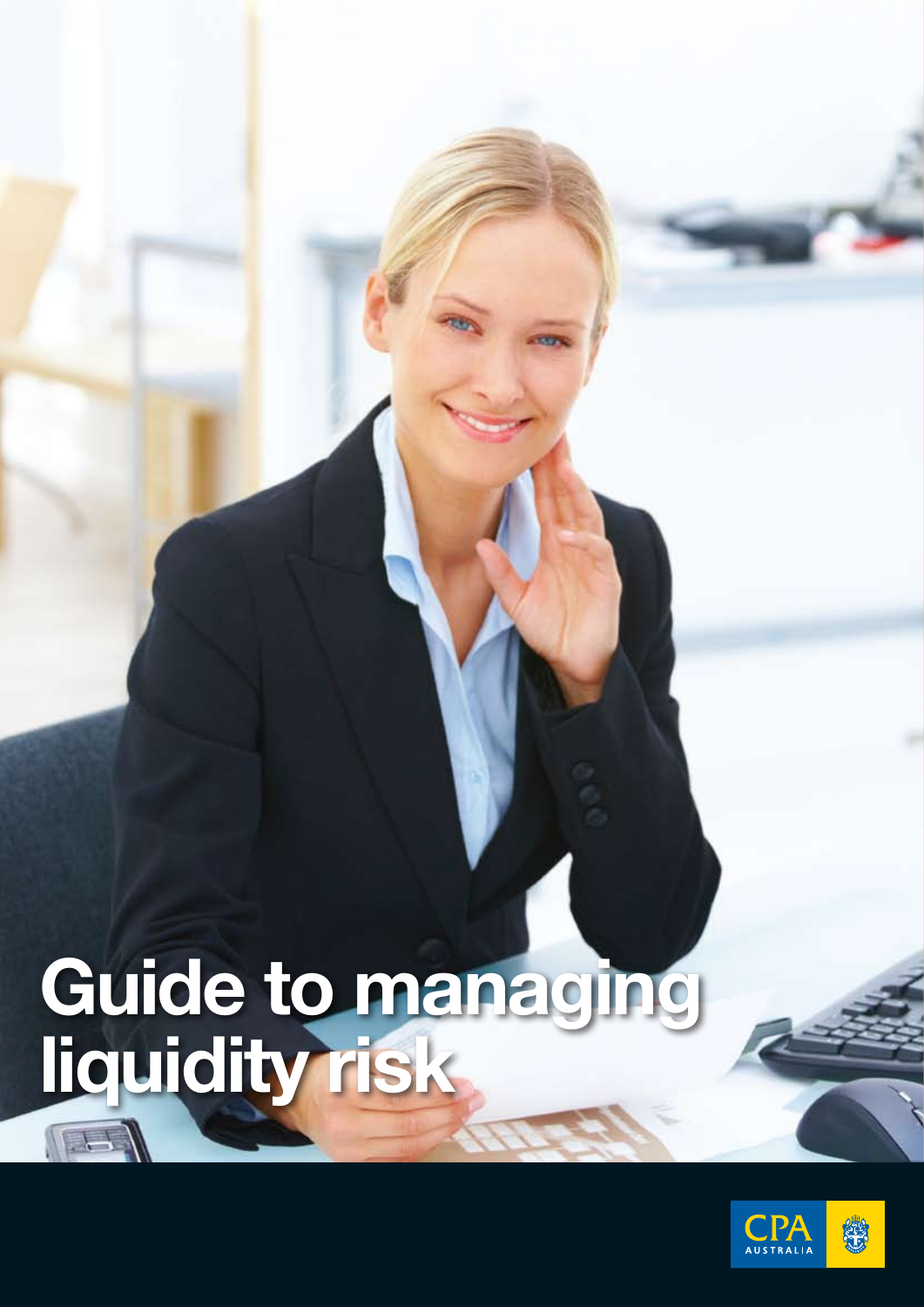CPA Australia Ltd ('CPA Australia') is one of the world's largest accounting bodies representing more than 129,000 members of the financial, accounting and business profession in 110 countries.

For information about CPA Australia, visit our website **cpaaustralia.com.au**

First published CPA Australia Ltd ACN 008 392 452 Level 20, 28 Freshwater Place Southbank Vic 3006 Australia ISBN 978-1-921742-00-2

#### **Legal notice**

Copyright CPA Australia Ltd (ABN 64 008 392 452) ("CPA Australia"), 2010. All rights reserved.

Save and except for third party content, all content in these materials is owned by or licensed to CPA Australia. All trade marks, service marks and trade names are proprietary to CPA Australia. For permission to reproduce any material, a request in writing is to be made to the Legal Business Unit, CPA Australia Ltd, Level 20, 28 Freshwater Place, Southbank, Victoria 3006.

CPA Australia has used reasonable care and skill in compiling the content of this material. However, CPA Australia and the editors make no warranty as to the accuracy or completeness of any information in these materials. No part of these materials are intended to be advice, whether legal or professional. Further, as laws change frequently, you are advised to undertake your own research or to seek professional advice to keep abreast of any reforms and developments in the law.

To the extent permitted by applicable law, CPA Australia, its employees, agents and consultants exclude all liability for any loss or damage claims and expenses including but not limited to legal costs, indirect special or consequential loss or damage (including but not limited to, negligence) arising out of the information in the materials. Where any law not limited to legal costs, indirect sp prohibits the exclusion of such liability, CPA Australia limits its liability to the re-supply of the information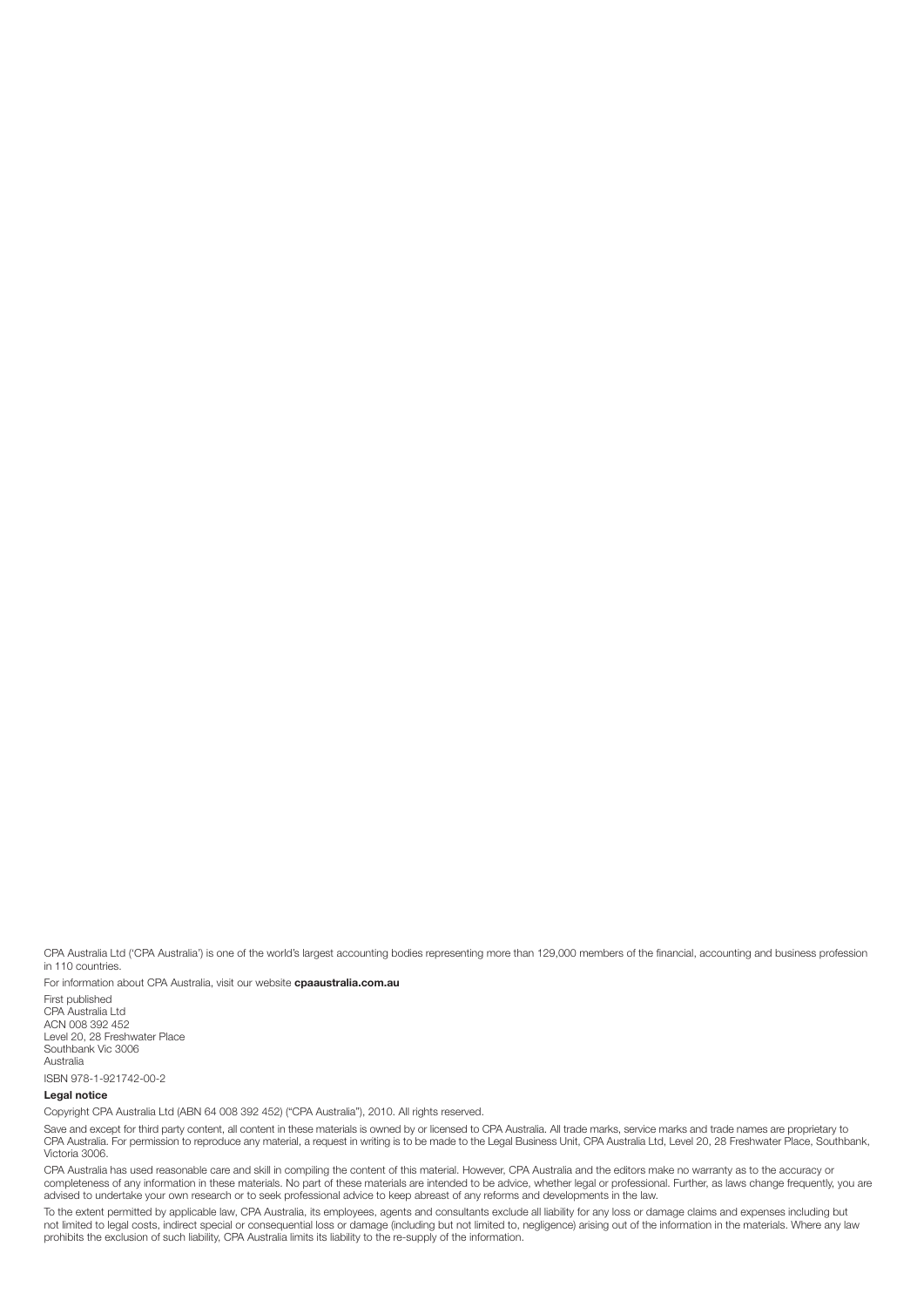## **Contents**

| <b>Introduction</b>                                            | $\overline{2}$ |
|----------------------------------------------------------------|----------------|
| Who is this guide for?                                         | $\overline{2}$ |
| What is liquidity risk?                                        | $\overline{2}$ |
| 1. Sources of liquidity risk                                   | 3              |
| 2. Need for adequate liquidity                                 | 4              |
| 3. Methods of measuring liquidity risk                         | 5              |
| Cash flow forecasting                                          | 5              |
| Financial ratio analysis                                       | 5              |
| Assessment of funding facilities                               | 6              |
| 4. Methods to manage liquidity risk                            | 7              |
| Cash flow forecasting                                          | $\overline{7}$ |
| Optimising working capital                                     | 7              |
| Financing facilities                                           | 7              |
| Liquidity buffer                                               | 8              |
| <b>Conclusion</b>                                              | 9              |
| Appendix A: Preparing a cash flow forecast                     | 10             |
| Appendix B: Checklist for managing cash flow and liquid assets | 11             |

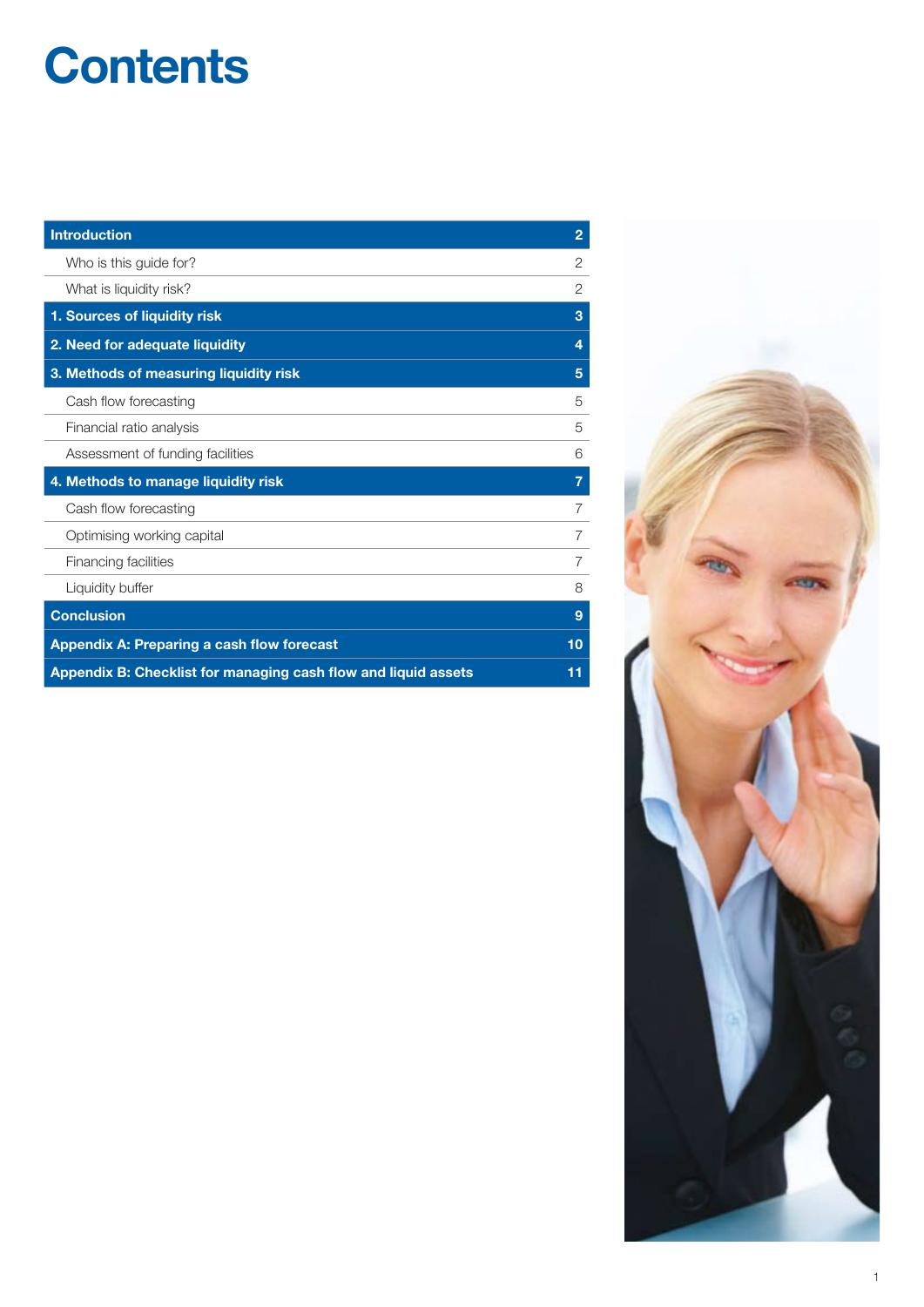## **Introduction**

This guide provides an overview of the issues associated with understanding and managing liquidity risk.

## Who is this guide for?

This guide is designed to assist members who have responsibility for managing the liquidity of their employer or client. It may be particularly useful for members working in small-to-medium sized businesses (SMEs), who often have a wide variety of responsibilities.

### What is liquidity risk?

Liquidity risk is the risk that a business will have insufficient funds to meet its financial commitments in a timely manner. The two key elements of liquidity risk are short-term cash flow risk and long-term funding risk. The long-term funding risk includes the risk that loans may not be available when the business requires them or that such funds will not be available for the required term or at acceptable cost.

All businesses need to manage liquidity risk to ensure that they remain solvent.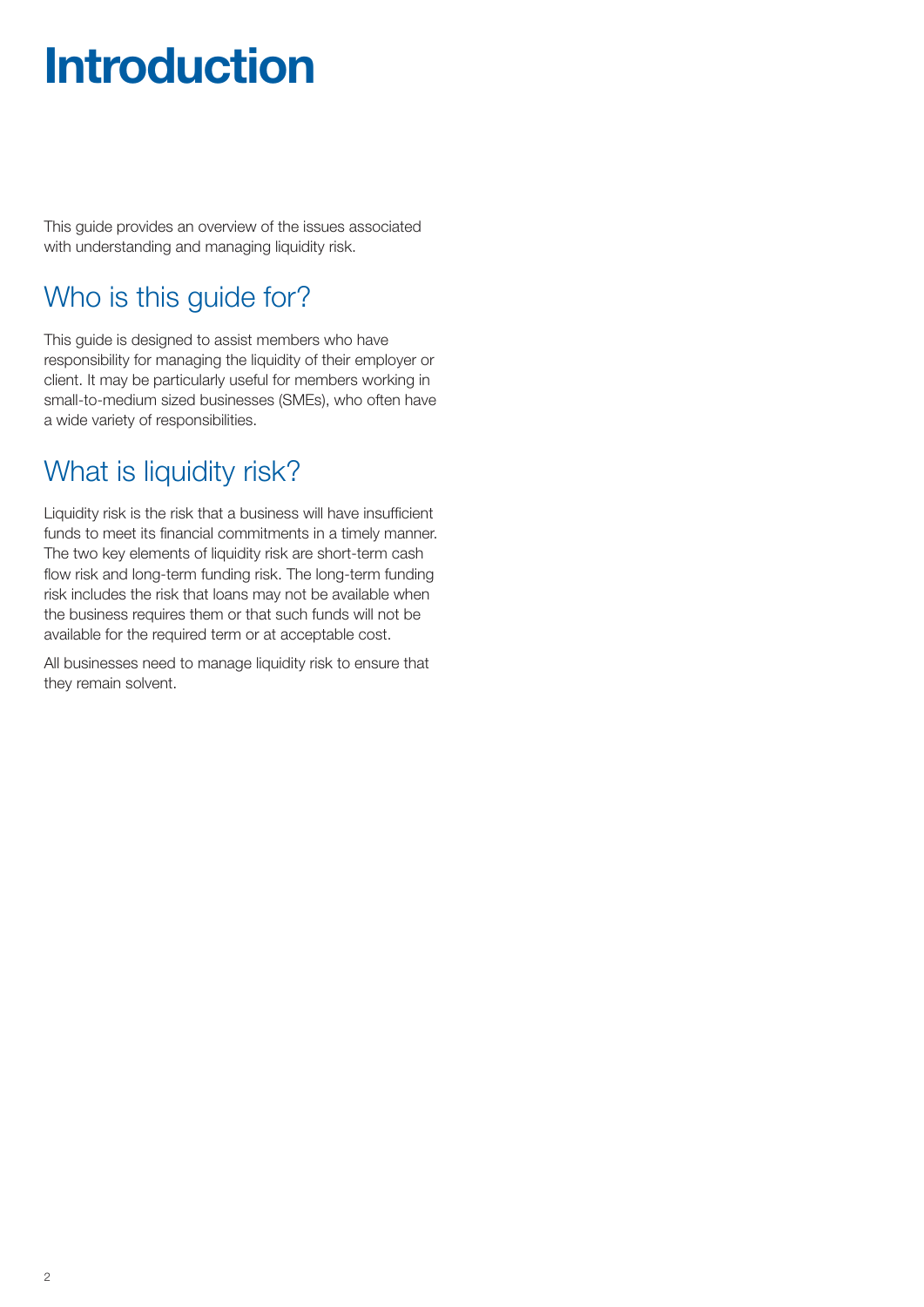## **1. Sources of liquidity risk**

Liquidity risk can arise from a number of areas within the business, including:

- seasonal fluctuations
- unplanned reduction in revenue
- • business disruption
- sustained reduction in profitability
- • unplanned capital expenditure
- increase in operational costs
- inadequate management of working capital
- future debt repayments
- breach of loan covenants
- not matching the maturity profile of debts to the assets which they are funding
- inadequate or non-existent financing facilities
- inadequate cash flow management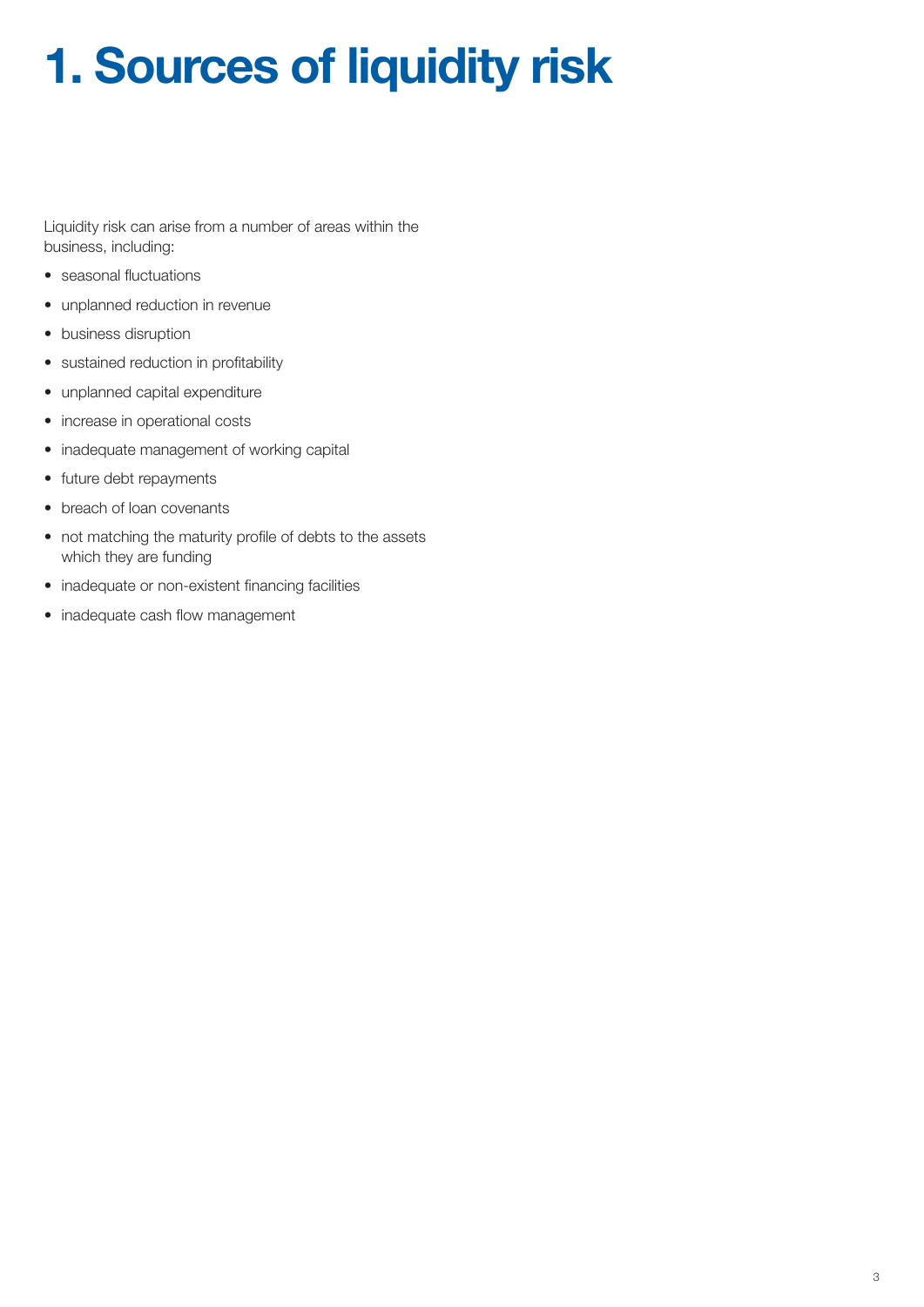## **2. Need for adequate liquidity**

Liquidity is dynamic and can change according to both business and market conditions. These conditions can be both expected and unexpected, and will give rise to the need to ensure adequate liquidity to cover all events. In the event that a business faces a cash flow crisis, then the consequences can be wide-ranging.

The potential issues faced could include (but are not limited to):

- impact on supply of goods or services due to inability to meet payment terms
- inability to meet capital expansion plans
- breaching bank loan covenants
- increase in penalties for non-payments and late payments, such as tax obligations etc.
- breaching legal requirements including non-payment of payroll, superannuation and similar obligations
- recall of loan funds due to non-payment of interest and fee commitments
- insolvency / bankruptcy

A business with adequate liquidity has less risk of being unable to meet their obligations than an illiquid one. Where a business has adequate liquidity, there is also the possibility of improved profitability through reduced interest expense or increased interest income, together with greater financial flexibility to negotiate enhanced terms with suppliers and financiers or participate in new business opportunities.

Cash flow is an integral part of everyday operations. Generally speaking, the root cause of many business failures stems from the inadequate management of available cash, the lack of available cash resources, or lack of access to appropriate financing facilities.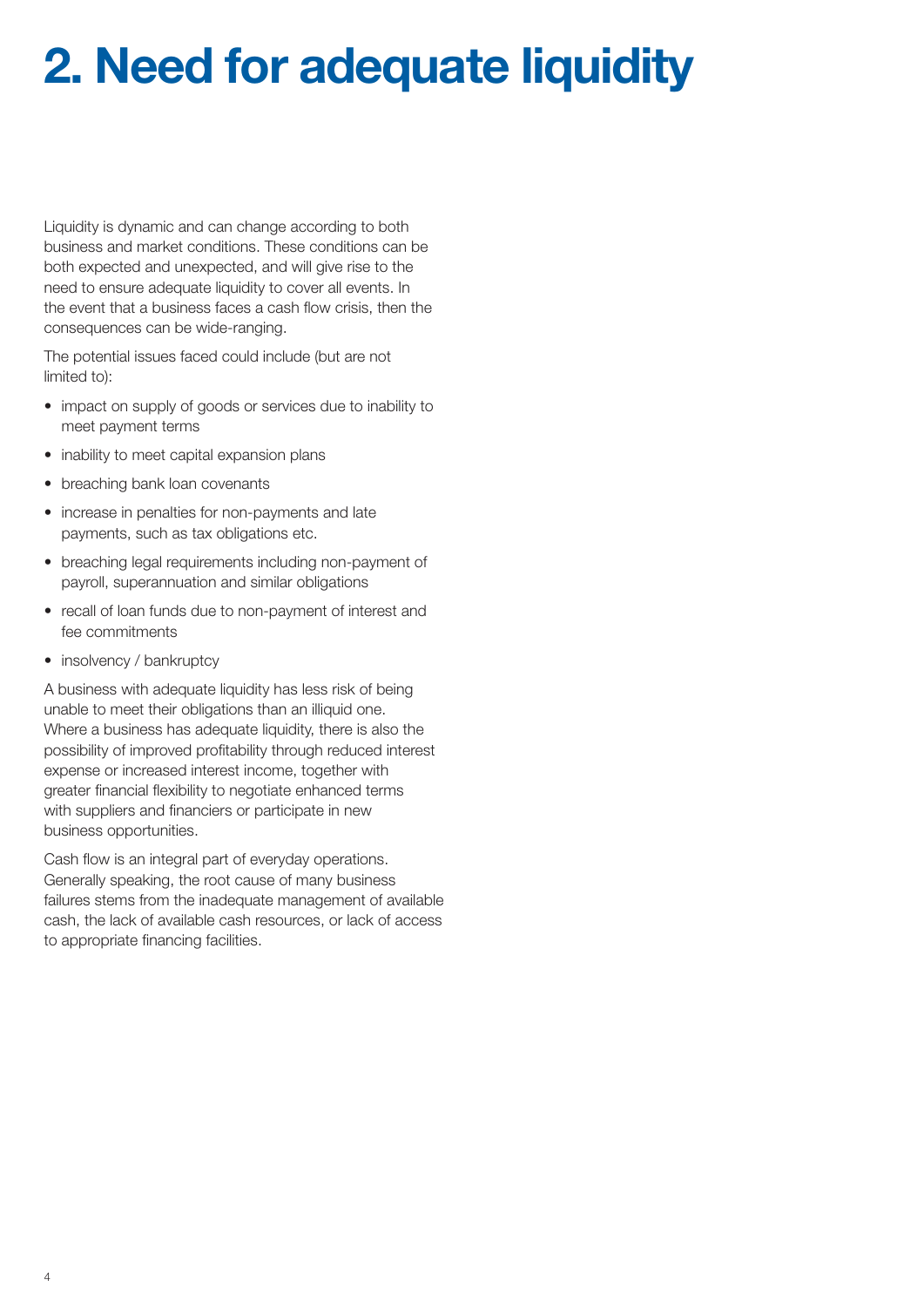## **3. Methods of measuring liquidity risk**

Due to the numerous sources of liquidity risk, there are several ways of measuring this risk. This guide provides some examples of the simpler measures which can be applied and understood by most businesses.

### Cash flow forecasting

Whether or not a business is experiencing tight liquidity, a regular cash flow forecast is a prudent step for any business to take.

Where a business is suffering a cash flow crisis, or in the event that either one of business or market conditions remain volatile, short-term liquidity monitoring should be considered. Where the business has large volumes of daily cash flow transactions (this would depend on the industry, although a rule of thumb would be ten or more daily cash flow transactions), then short-term liquidity may need to be managed daily and monitored often. Where the daily cash flow volumes are less, then weekly cash flow forecasting is best suited, ensuring that the management of short-term liquidity does not put undue pressure on the business resources. Short-term liquidity management will highlight any emerging problems quickly.

Longer term cash flow forecasts can be used to support the strategic objectives of the business and also provide financial details for proposed projects or lenders. In this case, the longer-term cash flow forecast is less about solvency and more focused on longevity of the business. These requirements can be assessed by using a monthly cash flow forecast for the appropriate period that needs to be assessed. In most circumstances, a long-term cash flow forecast will be developed for the current financial year to monitor the cash flow of operational activities.

It is important that all business units contribute to the cash flow forecasts to ensure that all sources of liquidity risk are identified. In the event that a cash flow forecast is developed to support a proposed project, then the duration of cash flow forecast should match the term of the project. This is particularly important where a business is altering its strategic direction.

Long-term liquidity can be further assessed by means of sensitivity analysis on the forecast to evaluate the impact of different strategies and levels of business activity in relation to prospective success of internal and external funding.

When preparing cash flow forecasts, it is essential that realistic assumptions are built into the model.

See Appendix A for more information on how to prepare a cash flow forecast.

## Financial ratio analysis

Financial ratios can be used to identify key areas of liquidity risk. To measure both short-term and long-term liquidity risk, there are three main categories.

#### **1. Indicators of operating cash flows**

- The ratio of earnings before interest and tax (EBIT), as a multiple of interest expense, is an indicator of the shortterm ability to service debt. Ratios may vary from industry to industry and a ratio below industry standards should be critically examined as it may indicate a weakness to an unexpected downturn in income, which could result in insolvency or default on loan covenants. For businesses that have large amounts of non-cash expenses (amortisation, depreciation, deferral items, etc.) it may be more appropriate to look at earnings before interest, tax, depreciation and amortisation.
- The ratio of debt to gross cash flow (operating profit plus depreciation and deferrals) indicates the financial strength of the business in terms of how many years of cash flow would be required to repay all debt assuming no new debt or equity raisings.
- The amount of retained cash which represents cash flows after payment of dividends and owners' withdrawals (net available cash).
- The amount of available uncommitted funds which are calculated by adjusting retained cash balances for working capital needs and capital expenditures.

#### **2. Ratios of liquidity**

Financial ratios do not necessarily identify the timing of cash flow which is crucial for liquidity management. Furthermore, ratios must be used with care because they may provide only an indication of current liquidity based on past performance and are not an indication of the outcome of future operations.

Ratios which may be useful in assessing liquidity include:

- The acid or Quick Ratio, which indicates the extent to which current liabilities can be paid immediately out of liquid assets (cash or cash equivalent), and may indicate the size of the buffer of cash.
- The current ratio, which compares the book value of current assets with current liabilities. A ratio of over 1:1 is normally considered to be comfortable. A ratio below 1:1 needs attention as it may indicate a shortage of funds.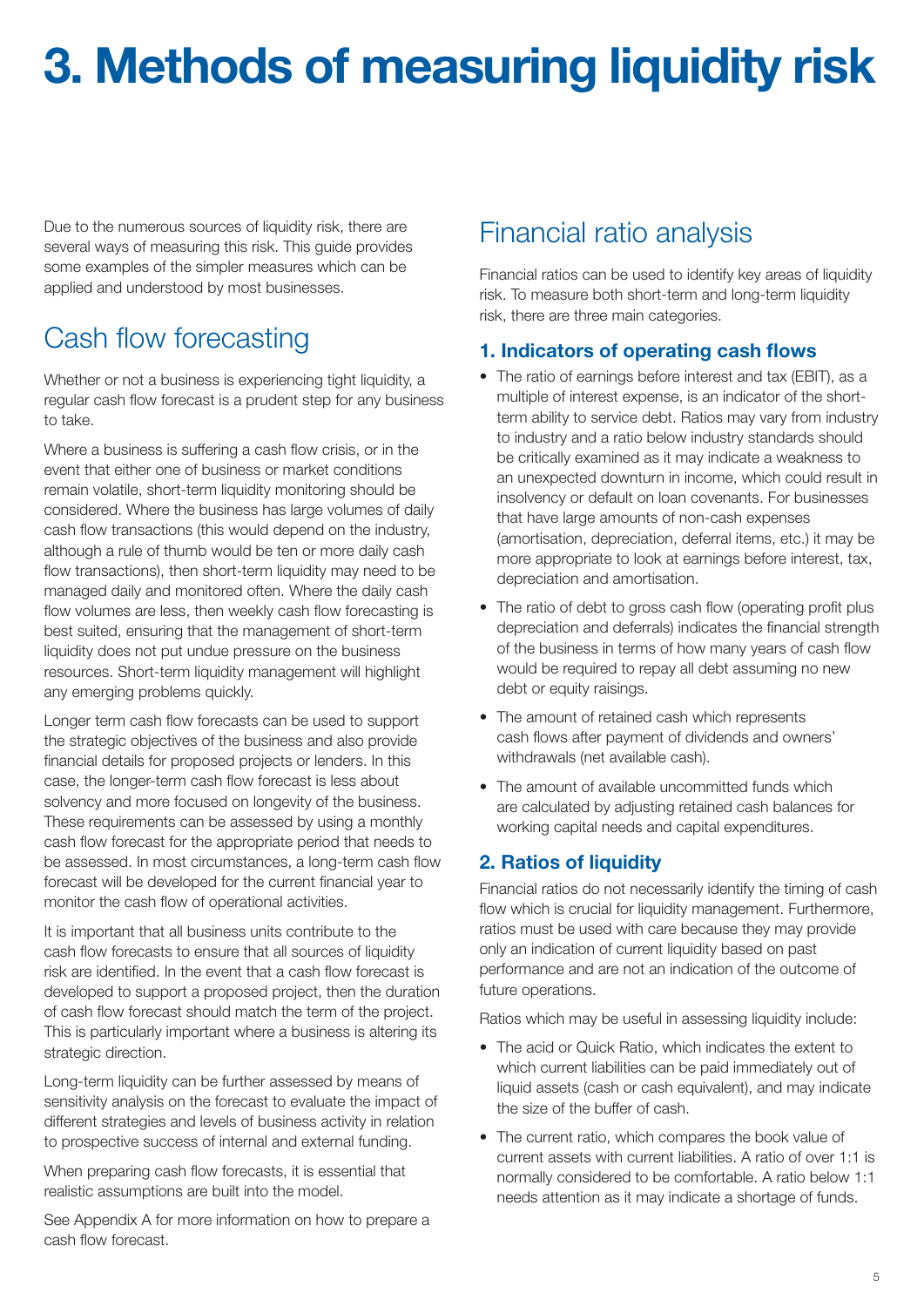• The availability of undrawn banking facilities as a percentage of current liabilities, which indicates the existence of a buffer in case of unexpected cash requirements.

When using these ratios, it is important to consider the value used for both stock and debtors. For example, if the business has a large amount of unsalable stock or uncollectable debtors funds, then the ratios may need to use adjusted figures to reflect this.

#### **3. Financial strength (leverage)**

The more highly geared (i.e. the greater the ratio of debt to total funds) the business is, the greater its vulnerability to any downturn in cash flows. This would be especially serious if it coincides with a time for repayment of debt. Highly geared businesses have less capacity to absorb losses or obtain rollover funds.

The appropriate ratio of debt to total funds (debt plus equity) will depend on the type of business and the nature of the operations. As a broad generalisation, a ratio of debt to total funds below 30% may be prudent (although representing an uneconomic level of gearing), while if debt is over 60% of total funds, this may indicate that the business is becoming highly geared and may be vulnerable in the event of a sudden decline in cash flow from operations. Clearly, cash flow (revenue) quality, consistency and reliability are critical factors in determining an appropriate gearing.

## Assessment of funding facilities

A thorough assessment of available funding may identify risks to the cash position of the business. The key areas to assess would include:

- the extent the business relies on financing facilities
- the extent the business relies on only one lender
- the maturity profile of the facilities, where there is more than one financing facility, ensuring that not all financings mature on the same date
- strength of the relationships with lenders, shareholders and investors
- availability of funds in extreme crisis conditions (e.g. Global Financial Crisis)
- status of financing facilities (committed or uncommitted)
- thorough review of loan requirements or covenants to understand the trigger points and subsequent consequences
- the ability of the business to raise additional equity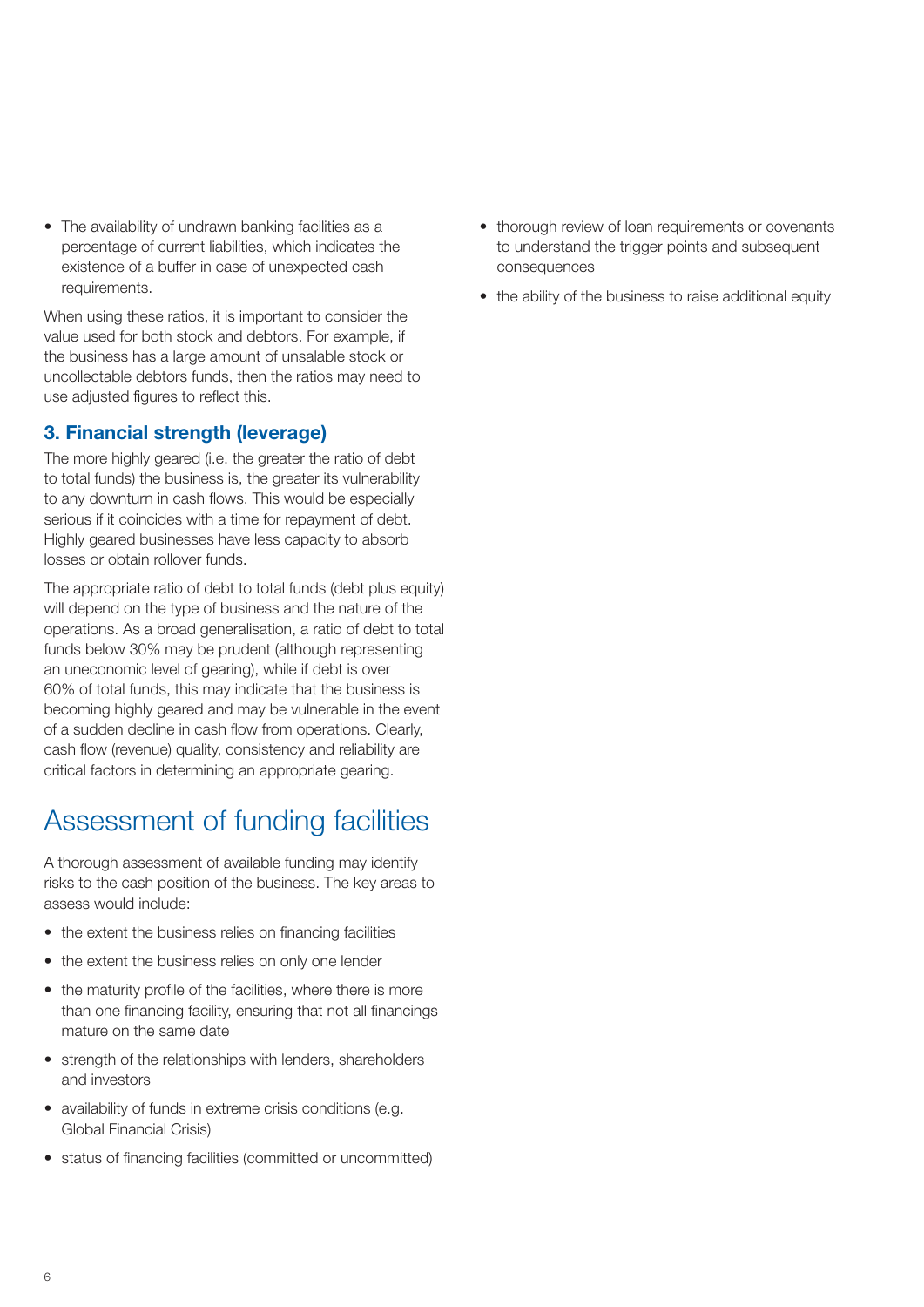## **4. Methods to manage liquidity risk**

Liquidity risk may be mitigated by careful cash flow management including optimising working capital and by maintaining unused, committed financing facilities or a liquidity buffer. These allow the business to easily meet its future requirements or contingencies.

The main methods to manage liquidity risk are explained below.

## Cash flow forecasting

The annual operating budget forms the basis of the cash flow forecast and the person responsible for monitoring and managing cash must be closely involved in its preparation. Regular cash flow forecasts, when compared to the annual budget, will highlight variances from what was anticipated and prompt corrective action to offset unfavourable trends in availability of cash. Planning should take into account transaction and other associated costs including the effect of tax payments on available funds.

Those responsible for managing cash flow must have ready and timely access to essential information from the rest of the business in order to plan the optimal use of the business' cash flow and any supplementary funding in a cost-efficient manner. The validity and accuracy of the forecasting process should be assessed periodically to provide feedback about the quality of earlier estimates and so increase the quality of future forecasts. Effective management information systems that provide appropriate reports to facilitate decision making are essential.

Sensitivity analysis will indicate the effect on cash of fluctuations in business activity and facilitate the development of emergency plans to offset unexpected shortfalls in cash. Appendix A provides further detail on how to prepare a cash flow forecast.

## Optimising working capital

Management of cash flow will be facilitated if a clear policy statement on the importance of cash flow is communicated throughout the business and a cash consciousness is promoted among all staff who collect or spend cash.

Although the person responsible for managing cash flow may not have responsibility for managing components of working capital, the role can include responsibility for monitoring and reporting ways in which working capital affects the cash flow of the business and its impact on profitability.

As a consequence, for appropriate management of cash within the business, the person responsible for managing cash needs to have a sound understanding of the operations of the business and be alert to seasonal influences or cyclical factors that may cause fluctuations in the need for working capital. A good cash flow forecast, together with the use of management financial ratios, will identify key areas where improvements to working capital can be implemented.

The management ratios that can be used to assess working capital include:

#### **Days debtors**

This ratio will indicate the average number of days taken to collect payments from customers. Cash flow can be severely impacted where the time taken to collect customer receipts exceeds the businesses standard payment terms offered to customers.

#### **Days creditors**

This ratio will indicate the average number of days taken to pay suppliers and other creditors. Where the business is paying earlier than the standard payment terms offered by creditors, then this is utilising cash that could be otherwise deployed on business operations.

#### **Days stock**

Where a business is utilising stock as part of business operations, then this ratio will indicate the average number of days taken to replace stock. This ratio can assist in determining if the business is holding large stock levels that are not being utilised (hence tying up cash) and aged stock.

#### **Days work in progress (only applies to certain types of businesses)**

This ratio will be used where a business is undertaking a "value adding" process to goods or services and there is a time lag between the receipt of those goods or service and when they are ready for sale. This time lag will add to the number of days in the working capital cycle. This ratio will assist in highlighting areas including "bottlenecks" in the process or poor delivery preparation.

### Financing facilities

Various forms of financing available to the business will have different conditions and costs that must be considered in determining the most appropriate mix of external funding and equity.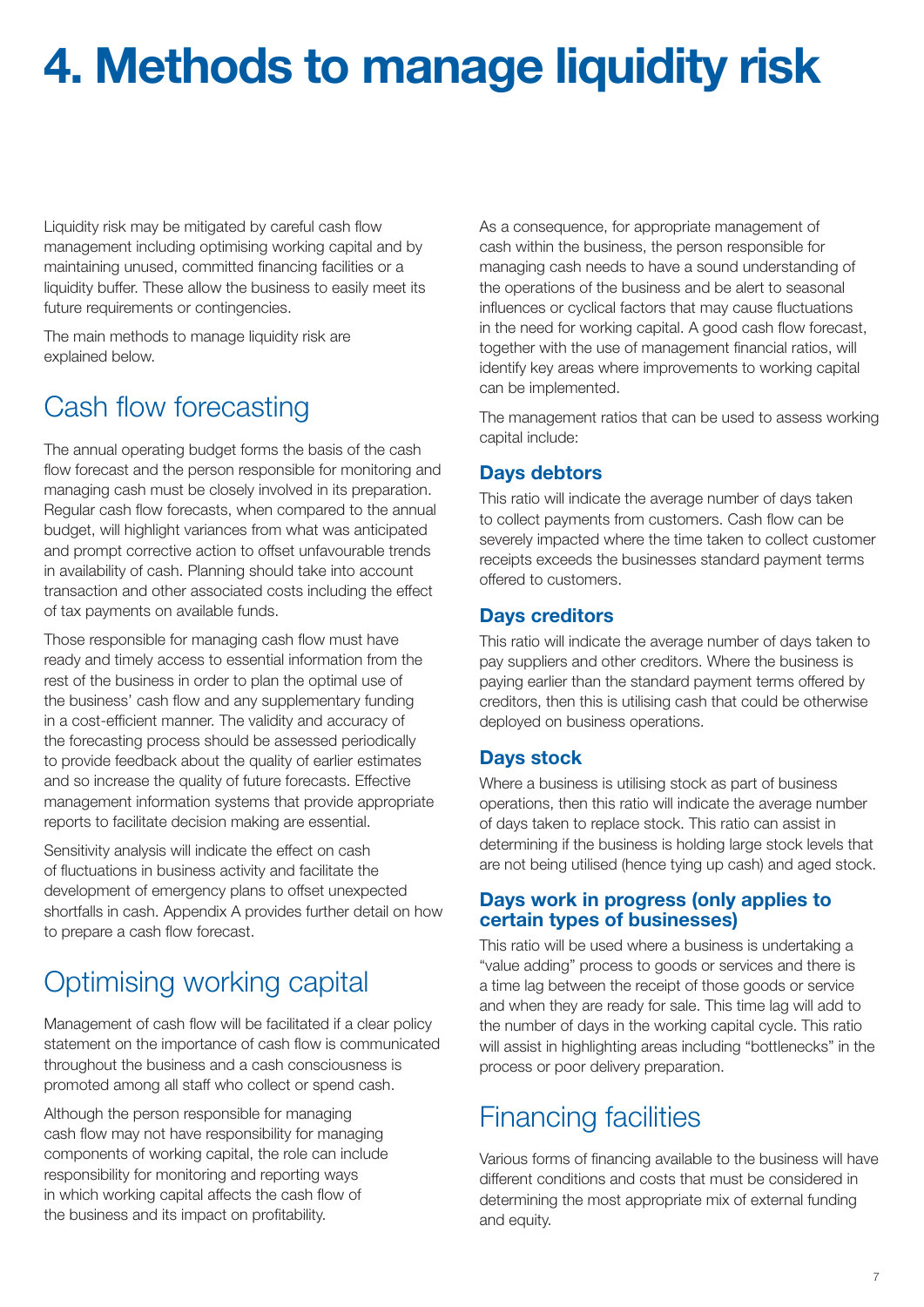The purpose and costs should reflect short-term needs, such as working capital, as well as long-term needs for capital expenditures and investments. Duration of need, continual availability and conditions or covenants all need to be assessed against the cost of each type of financing. Where more than one financing facility is utilised, then the maturity dates should not fall on the same day, as this could create risks when refinancing these facilities (all facilities require repayment or refinancing on same day). Financing facilities should be matched to the purpose of the loan (i.e. where financing non-current assets, then the term of the loan should match the useful life of the asset).

Maintaining close relationships with the business bankers and keeping them fully informed of the position of the business (both financial and operational) and possible funding requirements will assist in ensuring that loans will be available to meet contingencies when required. Regular communication in this way will give the banker greater confidence in your knowledge of the business.

### Liquidity buffer

For businesses that experience regular or large cash flow fluctuations, consider a policy of maintaining a liquidity buffer. An example of the policy could be "a minimum liquidity buffer of \$x / % of committed facilities / \$ of liquid assets will be maintained to meet an unforeseen crisis." The policy may also justify how the liquidity buffer has been calculated, such as "x months of operational cash flow, or a percentage of debt maturing in the short-term, or simply a percentage of current committed facilities."

Appendix B provides a checklist that can be used to assist in verifying the cash management processes of the business.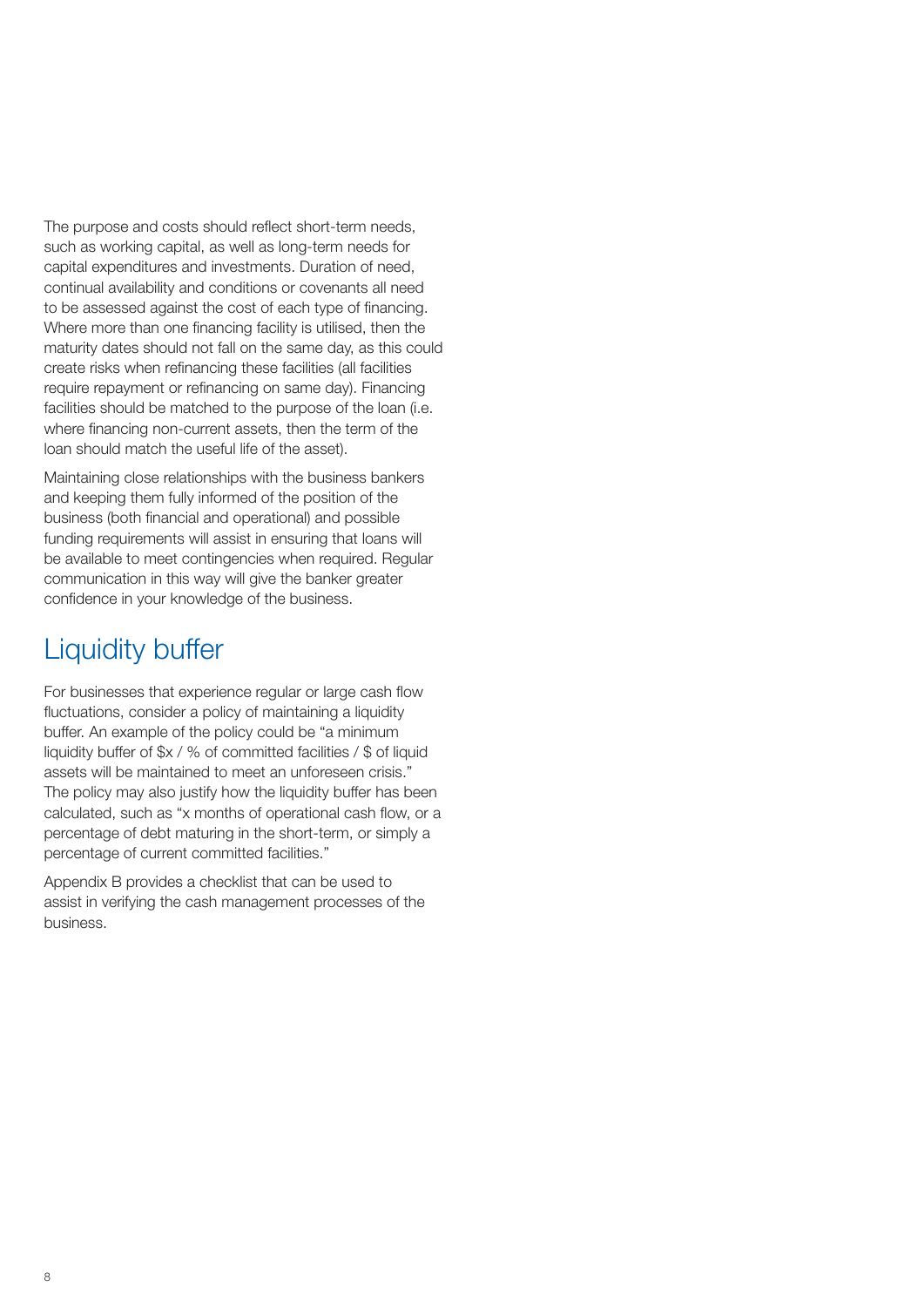## **Conclusion**

This guide has been prepared to assist all SMEs in managing the all important area of liquidity risk. It is imperative that a business understands its risk, where the potential liquidity risks are within their business and how to manage and monitor liquidity within the business. By utilising this guide, business will ensure that good practice liquidity risk management is included in the overall risk management framework of the business.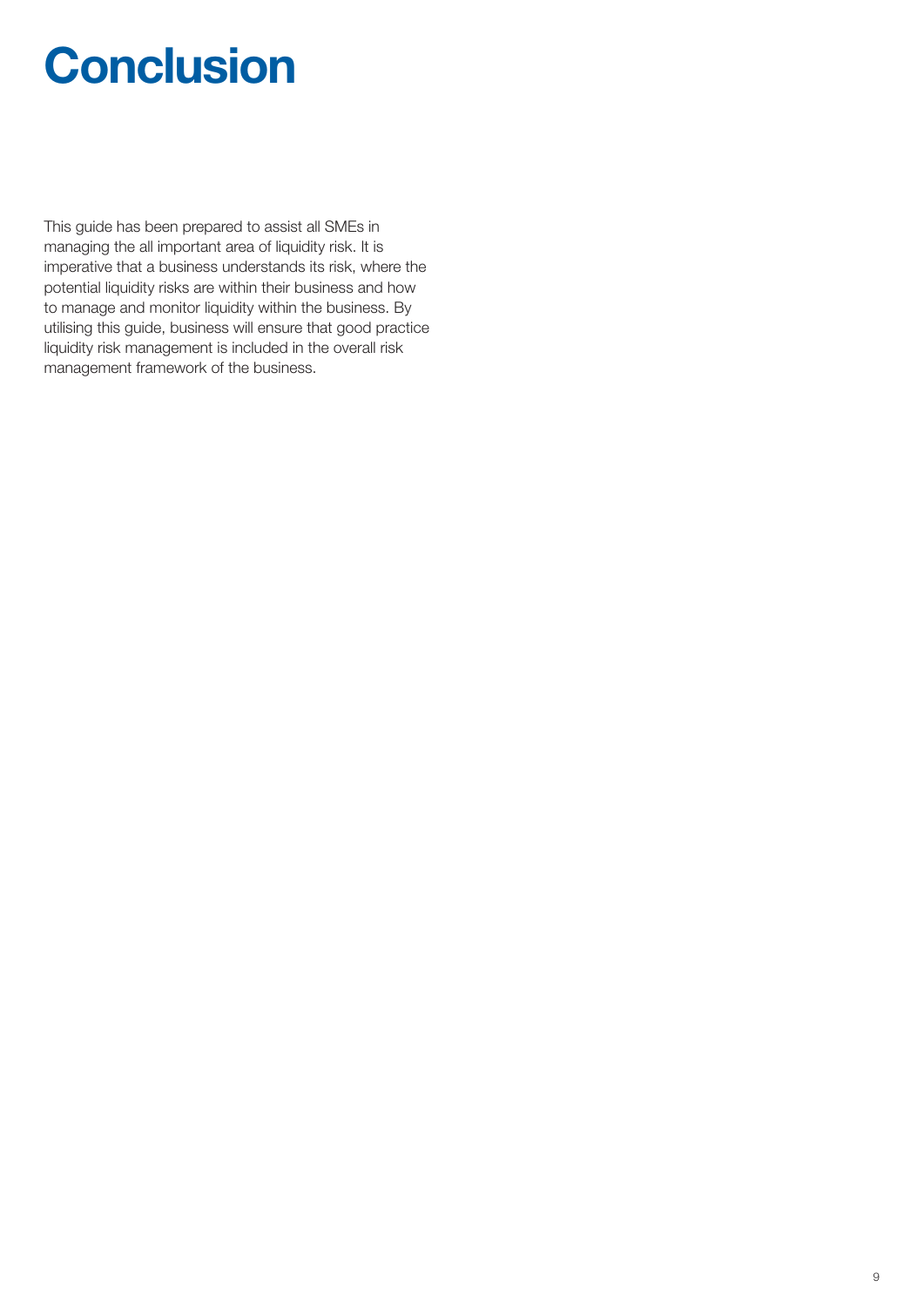## **Appendix A: Preparing a cash flow forecast**

Most businesses will prepare an annual profit and loss budget and, if exercising good financial management, will compare actual results to budget on a regular basis. Although the annual budget is the basis on which the cash flow forecast is prepared, cash should not be confused with profit. The cash flow forecast is developed on gross cash movements (including GST), however, it does not include non-cash items such as depreciation and amortisation. The cash flow forecast is all about the timing of cash movements and the impact on overall liquidity of the business.

For the best possible results, the cash flow forecast should be reviewed and revised regularly to take account of changing business conditions. While it is unlikely that the forecast will be one hundred percent accurate, the key to using this tool is to identify trends in working capital and possible financing requirements. A good cash flow forecast will provide an indication on the timing of a possible cash crisis and approximate levels of financing required.

Consideration should be given to preparing the cash flow forecast by either business units or divisions or by cash flow segments – that is separate preparation of sales forecast, capital expenditure forecast, operational cost forecast etc. It is essential that the assumptions used in the forecast align with the assumptions used in the annual budget and the strategic business plan. This will ensure that the cash flow forecast can be reviewed and updated when key assumptions to the business plan are amended.

As a preparatory to formulating the parameters for developing the cash flow it may be necessary to extensively analyse historical records to establish trends and highlight seasonal variations. This may need to be over a number of years and will assist in establishing a "feel" for the data and subsequent projections.

Details such as the way the weeks fall in a month, impact of the number of working days and when the last day of the month falls should be factored in, particularly if your client base has a significant number of small businesses. Important dates such as school holidays, public holidays and GST payment dates often impact on cash flows of the business (both cash inflows and outflows) and should be given due consideration when preparing the cash flow forecast.

Cash flow forecasts will generally be prepared on a monthly basis, aligning with the budget period. In volatile economic times, however, where there are significant cash milestones to be monitored, consideration should also be given to preparing a cash flow forecast on a weekly basis (this can

take the form of a subset of a monthly forecast) as there may be significant peaks and troughs within a month that may need to be addressed and monitored.

The forecast, once prepared and tested to ensure acceptable level of accuracy, can then be utilised to run various sensitivities (scenario planning) in line with budget and other operational planning undertaken by various areas in the business.

Sensitivities can include using possible changes to business or market conditions to identify the impact on cash reserves and liquidity buffers. These sensitivities can include disaster scenario (large volatile movements), worse case (expected outcomes not achieved) or minor adjustments to expected outcomes. In addition, the forecast can be utilised to assess cash flow impact on possible business opportunities.

In order to identify any possible liquidity risks, it is suggested that the cash flow forecast be developed on at least a twelve month "rolling" basis. This means that once the current time frame of the forecast has passed (this could be daily, weekly or monthly depending on the level of information required), and reviewed for variances to actual cash flow movements for that period, then a new period is inserted in the cash flow forecast – effectively ensuring that, at all times, the cash flow forecast provides twelve months of information. Some businesses may consider a forecast that has a longer cover of dates.

The most important aspect of preparing a cash flow forecast is to ensure that adequate time is spent comparing actual results to forecast and noting any significant variances. This will provide useful information on how the cash flow of the business is tracking and enable business owners and managers to implement proactive solutions to manage potential liquidity risk issues.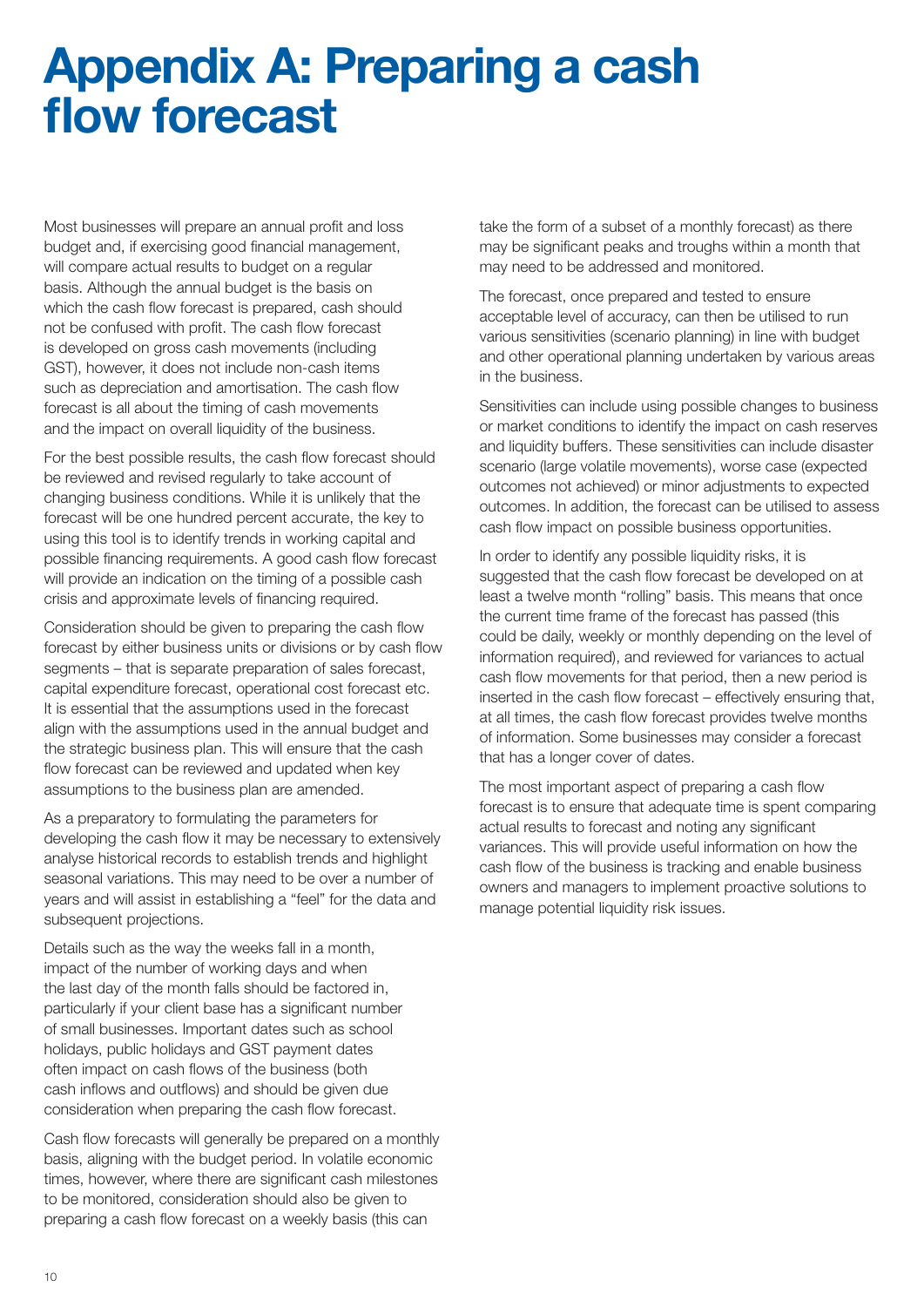## **Appendix B: Checklist for managing cash flow and liquid assets**

The following questions may provide a basis for seeking information that will be useful in verifying the cash management processes of the business. These questions are not exhaustive and may need to be supplemented by specific questions that are appropriate to the particular business.

### Key elements of cash flow management

- Who has overall responsibility for cash flow management?
- Is there a clearly defined cash management policy?
- Are there procedures to identify and report any departures from policy and procedures for cash flow management?
- Does the business have a centralised or decentralised cash management system?
- Which persons are dedicated to the day-to-day management and monitoring of cash?
- Is there a system to review cash balances in decentralised locations so that surplus cash is identified and directed to projects on a global priority?
- Is there a well-developed sense of cash consciousness in each area that might have an impact on cash flow and handling of liquid assets?
- Are staff experienced and well trained in cash management techniques?
- Are sources of committed funding available as a buffer for unexpected requirements, to overcome timing differences or to accommodate short-term systemic fluctuations?

## Annual budget

- Does the person responsible for managing the cash have responsibility for planning cash flow and participate in the development of the annual operating budget?
- Does the budget of gross cash receipts and payments for the financial year include capital expenditure, acquisitions, tax payments, drawings, dividends or investments?
- Has a buffer cash balance been calculated, taking account of the magnitude and timing of possible shortterm unpredictable fluctuations in receipts or payments?
- Is there a current sensitivity analysis that indicates the effect on cash flow of varying levels of business activity?
- What is the worst case scenario and could the business survive under those conditions?
- Does the annual budget cash flow statement include details of available committed or uncommitted undrawn funding sources?

## Cash flow forecasts

- Is the cash flow forecast, developed in the annual budget, revised frequently (daily, weekly or as appropriate) to reflect significant changes?
- Has senior management reviewed a monthly cash flow forecast for the financial year and has it been reconciled to the operating plan?
- • Is there an effective communication system to advise the cash manager of unusual payments or changes in the amount and timing of receipts?
- What capital expenditures are planned and how are they to be financed?
- Are actual cash flows compared with forecasts and any significant differences investigated and explained so that, if appropriate, the forecasting process can be improved?
- Have extreme (unlikely but possible) scenarios been applied to ascertain weak points in the cash flow?

### Management information reporting

• Does the accounting system provide for collecting and reporting key information in a format and frequency that promotes decision making?

## Financial risk management

- Is adequate liaison maintained between the person assigned responsibility for managing the cash and staff responsible for management of the business' financing and risks?
- Has information relating to market risk been communicated so that hedging can be undertaken to stabilise related cash flows?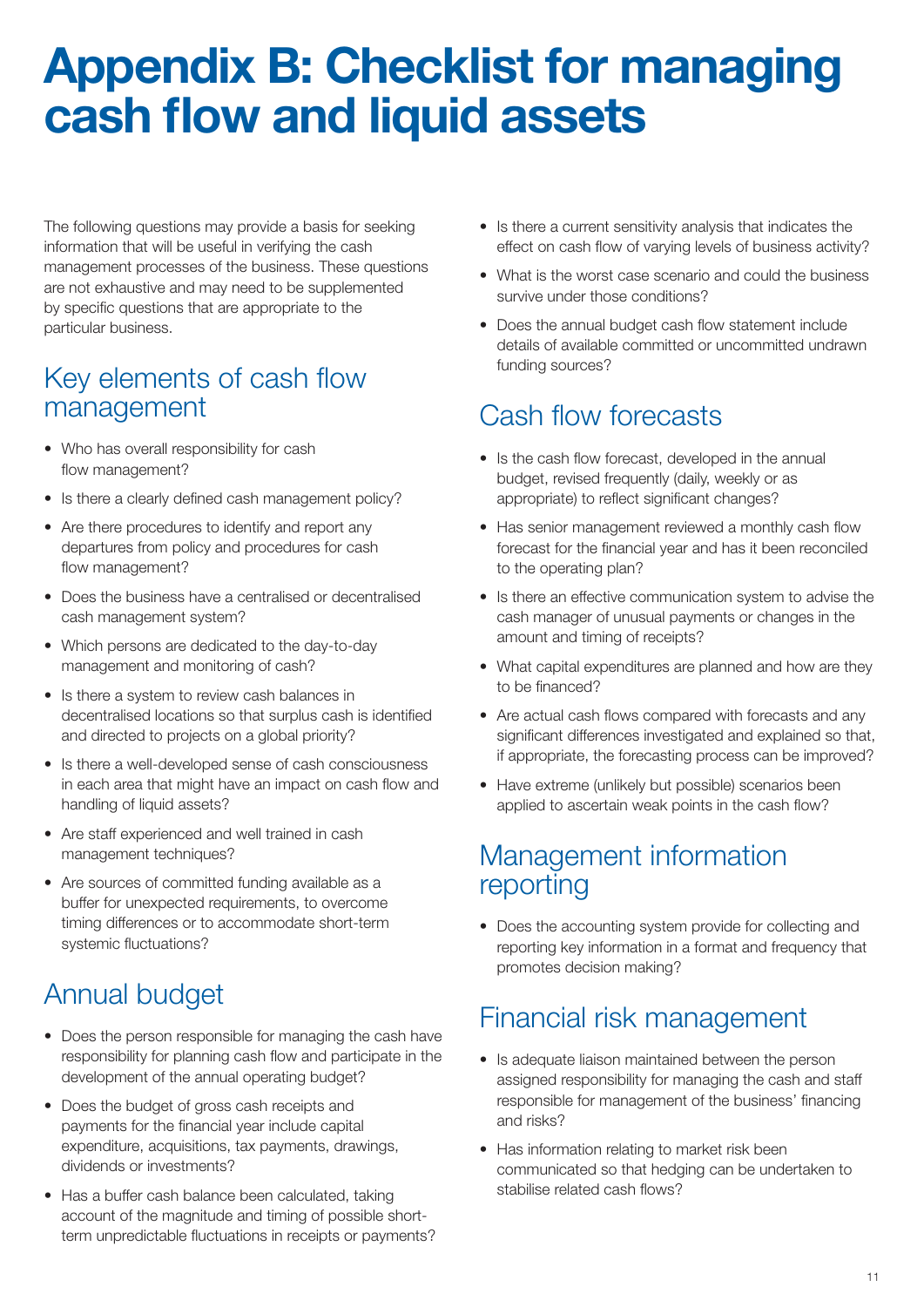## Associated costs

- Are there ongoing efforts to reduce transaction costs, including negotiation with banks and evaluations of new transaction techniques?
- Is there a watching brief to monitor developments and changes in legislation and technology that may affect the processes of cash flow management and related costs?

## Liquidity and solvency

- Has a minimum buffer of cash reserves been determined based on previous experience of unexpected fluctuations in daily cash flow?
- Is there a strategy in place to obtain additional funding in an emergency?
- Is there a focus on cash flow forecasts that will prompt surpluses to be invested short-term, or even overnight, in order to earn a return on surplus funds?
- Have sensitivity analyses been prepared for differing levels of activity and their effects on cash flow in the medium to long-term?

## Working capital

- Have performance standards been agreed for cash invested in inventories, accounts receivable and other current assets, and have clearly defined policies and objectives been set for accounts payable and disbursements?
- Are operating managers informed of the cost of holding excess inventory over agreed levels?
- Is there a report identifying delays in collection of accounts receivable balances which highlights the cost of overdue accounts?

## Liquid assets

- Is there a clearly defined policy and objective for investing surplus funds and measuring the performance of this activity?
- Is there a policy defining the criteria for the use of short-term deposits?
- Does the daily banking system identify cash which is surplus to current requirements, so that such surpluses can be credited with interest or otherwise invested in appropriate short-term wholesale banking facilities (such as 11am cash deposits, bank bills etc.)?
- Are the values of liquid assets constantly monitored?

## Financing and funding

- Where new funding needs to be included in the cash flow, is it committed or uncommitted?
- Have potential funding products been analysed to assess the most appropriate together with the best interest, fees and lending conditions?
- Have the banks or other sources of funding been consulted? Do they have enough information to give to gain approval in principle?
- Have you recently talked to a different bank to verify that your current bank is being "competitive" with interest rates and fees?
- Does the business prepare regular cash flow forecasts and use them to plan new and replacement funding requirements?
- How far ahead does the business plan new and replacement funding requirements? Are these plans reviewed for effectiveness?
- Does the term of the funding match the term of the asset being funded?
- Is the maturity of facilities and funding spaced out over time?
- Does the organisation receive regular briefings from their bankers on market conditions and funding opportunities?
- Have the costs of each financing facility been compared?
- Has any possible change of direction of the company been assessed for its impact on financing?
- Are there ways to restructure the business and reduce working capital needs?
- Does the business have unproductive or underutilised assets that can be converted into cash reserves?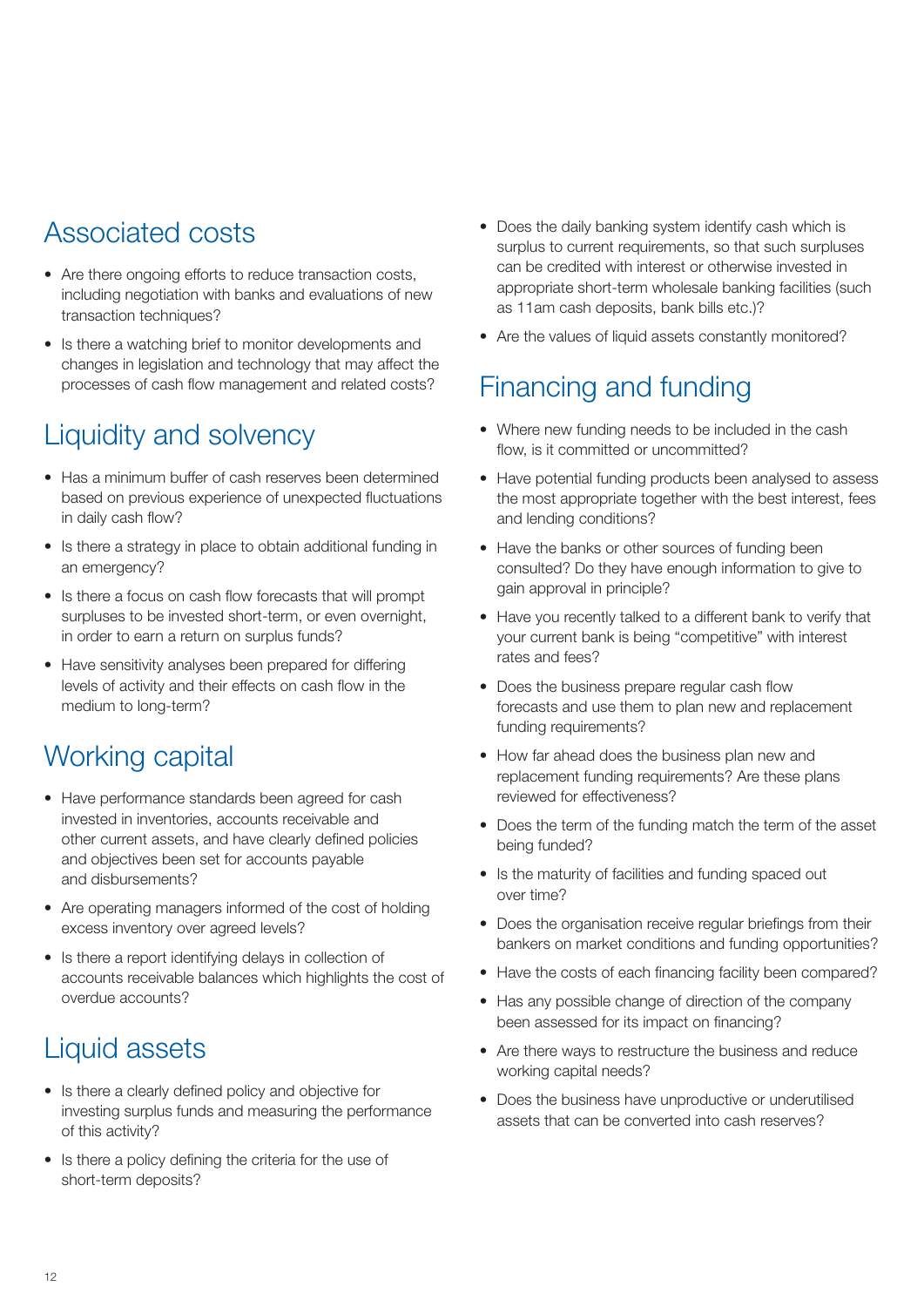### Internal controls

- Are there adequate systems to monitor, measure and manage the daily collection and disbursement of cash and the daily investment of cash?
- • Is the system of internal controls over cash collection and disbursements, cash investments and liquid assets assessed periodically to ensure it is effective?